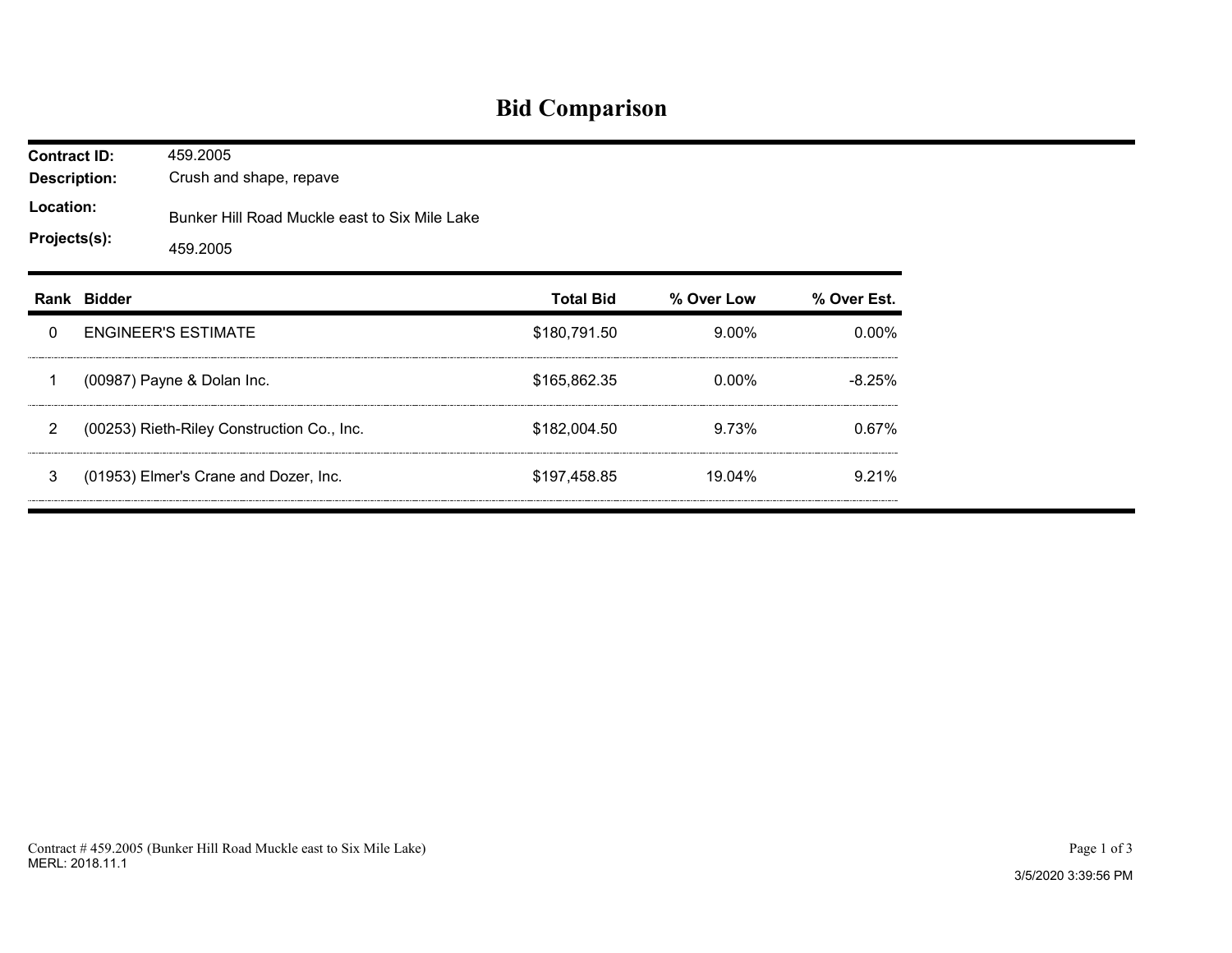| Pay Item Code<br>Line               | <b>Quantity Units</b> |             |                                             |              |                                            |              | (2) Rieth-Riley Construction Co., |              |
|-------------------------------------|-----------------------|-------------|---------------------------------------------|--------------|--------------------------------------------|--------------|-----------------------------------|--------------|
| <b>Description</b>                  |                       |             | (0) ENGINEER'S ESTIMATE<br><b>Bid Price</b> | Total        | (1) Payne & Dolan Inc.<br><b>Bid Price</b> | <b>Total</b> | Inc.<br><b>Bid Price</b>          | <b>Total</b> |
| 1500001<br>0001                     | 1                     | <b>LSUM</b> | \$20,000.00                                 | \$20,000.00  | \$9,500.00                                 | \$9,500.00   | \$6,430.00                        | \$6,430.00   |
| Mobilization, Max \$20,000          |                       |             |                                             |              |                                            |              |                                   |              |
| 3050002<br>0002                     | 9,261                 | Syd         | \$1.50                                      | \$13,891.50  | \$1.35                                     | \$12,502.35  | \$2.00                            | \$18,522.00  |
| HMA Base Crushing and Shaping       |                       |             |                                             |              |                                            |              |                                   |              |
| 3070021<br>0003                     | 25                    | Ton         | \$30.00                                     | \$750.00     | \$44.00                                    | \$1,100.00   | \$30.00                           | \$750.00     |
| Approach, CI II                     |                       |             |                                             |              |                                            |              |                                   |              |
| 5010050<br>0004                     | 800                   | Ton         | \$65.00                                     | \$52,000.00  | \$65.00                                    | \$52,000.00  | \$69.25                           | \$55,400.00  |
| <b>HMA, 4E1</b>                     |                       |             |                                             |              |                                            |              |                                   |              |
| 5010056<br>0005                     | 1,230                 | Ton         | \$65.00                                     | \$79,950.00  | \$68.00                                    | \$83,640.00  | \$77.25                           | \$95,017.50  |
| <b>HMA, 5E1</b>                     |                       |             |                                             |              |                                            |              |                                   |              |
| 8120140<br>0006                     | $\overline{2}$        | Ea          | \$400.00                                    | \$800.00     | \$100.00                                   | \$200.00     | \$200.00                          | \$400.00     |
| Lighted Arrow, Type C, Furn         |                       |             |                                             |              |                                            |              |                                   |              |
| 8120141<br>0007                     | $\overline{2}$        | Ea          | \$100.00                                    | \$200.00     | \$100.00                                   | \$200.00     | \$100.00                          | \$200.00     |
| Lighted Arrow, Type C, Oper         |                       |             |                                             |              |                                            |              |                                   |              |
| 8120170<br>0008                     |                       | 1 LSUM      | \$5,000.00                                  | \$5,000.00   | \$2,000.00                                 | \$2,000.00   | \$1,625.00                        | \$1,625.00   |
| <b>Minor Traf Devices</b>           |                       |             |                                             |              |                                            |              |                                   |              |
| 8120350<br>0009                     | 400                   | Sft         | \$3.00                                      | \$1,200.00   | \$1.00                                     | \$400.00     | \$2.00                            | \$800.00     |
| Sign, Type B, Temp, Prismatic, Furn |                       |             |                                             |              |                                            |              |                                   |              |
| 8120351<br>0010                     | 400                   | Sft         | \$1.00                                      | \$400.00     | \$1.00                                     | \$400.00     | \$1.00                            | \$400.00     |
| Sign, Type B, Temp, Prismatic, Oper |                       |             |                                             |              |                                            |              |                                   |              |
| 8120370<br>0011                     |                       | 1 LSUM      | \$5,000.00                                  | \$5,000.00   | \$2,000.00                                 | \$2,000.00   | \$1,260.00                        | \$1,260.00   |
| <b>Traf Regulator Control</b>       |                       |             |                                             |              |                                            |              |                                   |              |
| 8140010<br>0012                     | 40                    | Syd         | \$40.00                                     | \$1,600.00   | \$48.00                                    | \$1,920.00   | \$30.00                           | \$1,200.00   |
| Paved Ditch, HMA                    |                       |             |                                             |              |                                            |              |                                   |              |
| <b>Bid Totals:</b>                  |                       |             |                                             | \$180,791.50 |                                            | \$165,862.35 |                                   | \$182,004.50 |